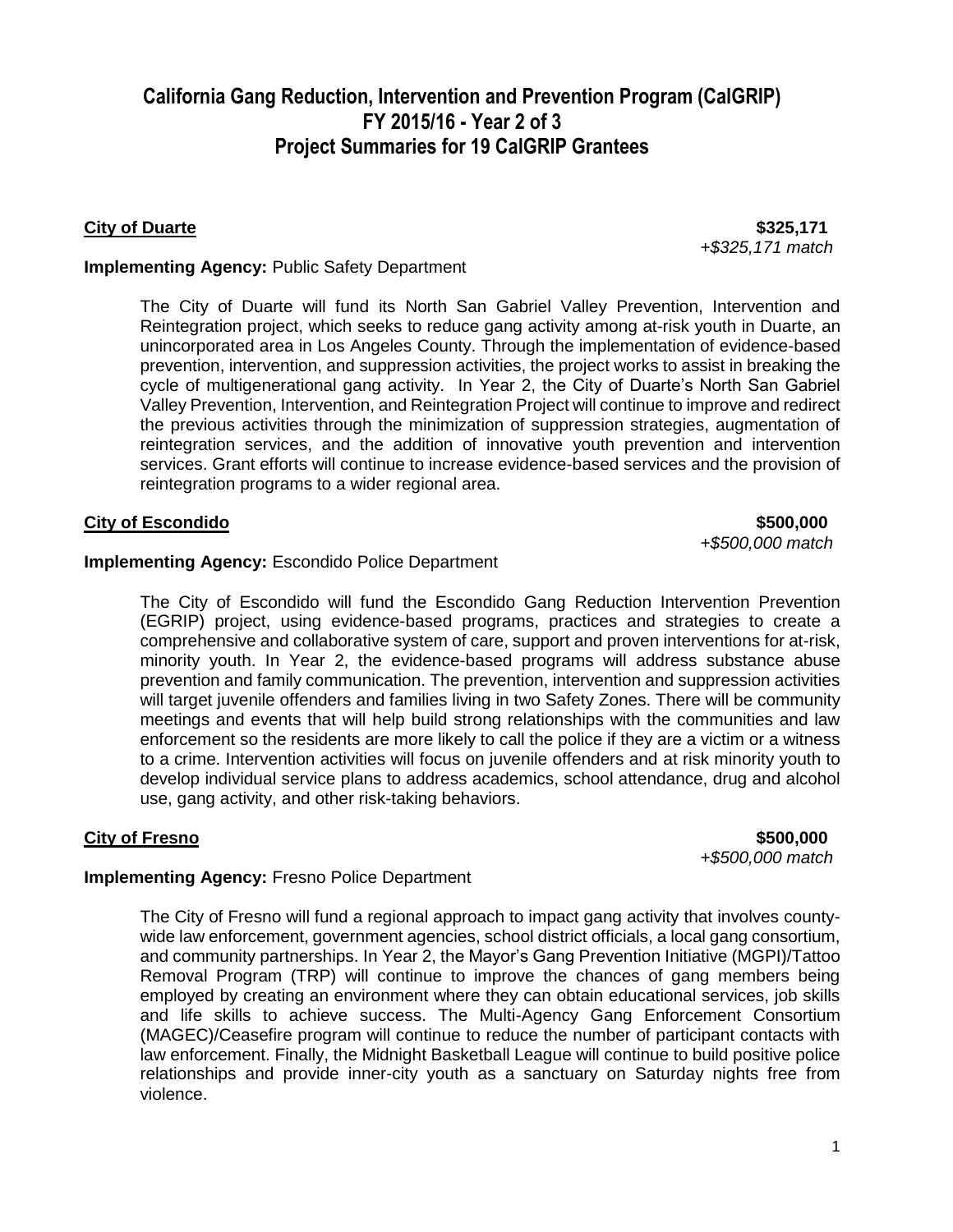The City of Long Beach will continue to execute a multi-agency, multi-jurisdictional effort to reduce gang activity, membership and related violence by employing evidence-based programming for at-risk youth and families, including job training and placement, mentoring, and case-management services. In Year 2, the funding will be used for investigations targeting gang members involved in human trafficking and to rescue human trafficking victims. Funding will also be used for a City Prosecutor program that has a minimum 50 females go through the City Prosecutor's court diversion program. If the program is completed then offenders

**Implementing Agency:** Department of Development Services

**City of Long Beach** \$500,000

## **Implementing Agency:** Parks, Recreation and Library Services

high truancy, suspension, and expulsion rates. With targeted community policing, channeling positives school climates by training teachers, counselors, and school administrators, and working towards cultivating community violence prevention strategies youth will continue to show positive change. The city will continue to expand support services and there will improvements in the expertise of community-based organizations, law enforcement, parents, faith-based organizations, and school personnel so youth do better academically and socially. **City of Inglewood \$500,000 \$500,000** 

The City of Gilroy will fund South County Youth REACH, a regional school-based intervention project that partners police, probation and sheriff resources with those of fellow city, county, school and community-based agencies to combat gang violence and reduce gang membership in Santa Clara County. In Year 2, the project will continue attempts to reduce

## **Implementing Agency:** Gilroy Police Department

**California Gang Reduction, Intervention and Prevention Program (CalGRIP) FY 2015/16 - Year 2 of 3 Project Summaries for 19 CalGRIP Grantees**

have their sentence dismissed.

The City of Inglewood will fund the Inglewood Community and Regional Engagement (I-CARE) Project. I-CARE will strive to reduce the risk factors that contribute to gang-related crime and violence through a community engagement, regional approach that coordinates multi-jurisdictional law enforcement efforts with evidence-based programs. In Year 2, I-CARE will continue to connect existing community assets and resources into a unified approach to gang reduction. Services are provided in two tiers with Tier 1 focused on prevention services to at-risk youth who are status offenders from school discipline, school police, and other agencies. Tier 2 is focused on diversion interventions that address specific behaviors and attitudes of high-risk youth attached to the juvenile justice system with a focus on evidencebased restorative justice practices and reducing recidivism.

**City of Gilroy \$500,000** *+\$500,000 match*

*+\$500,000 match*

*+\$500,000 match*

2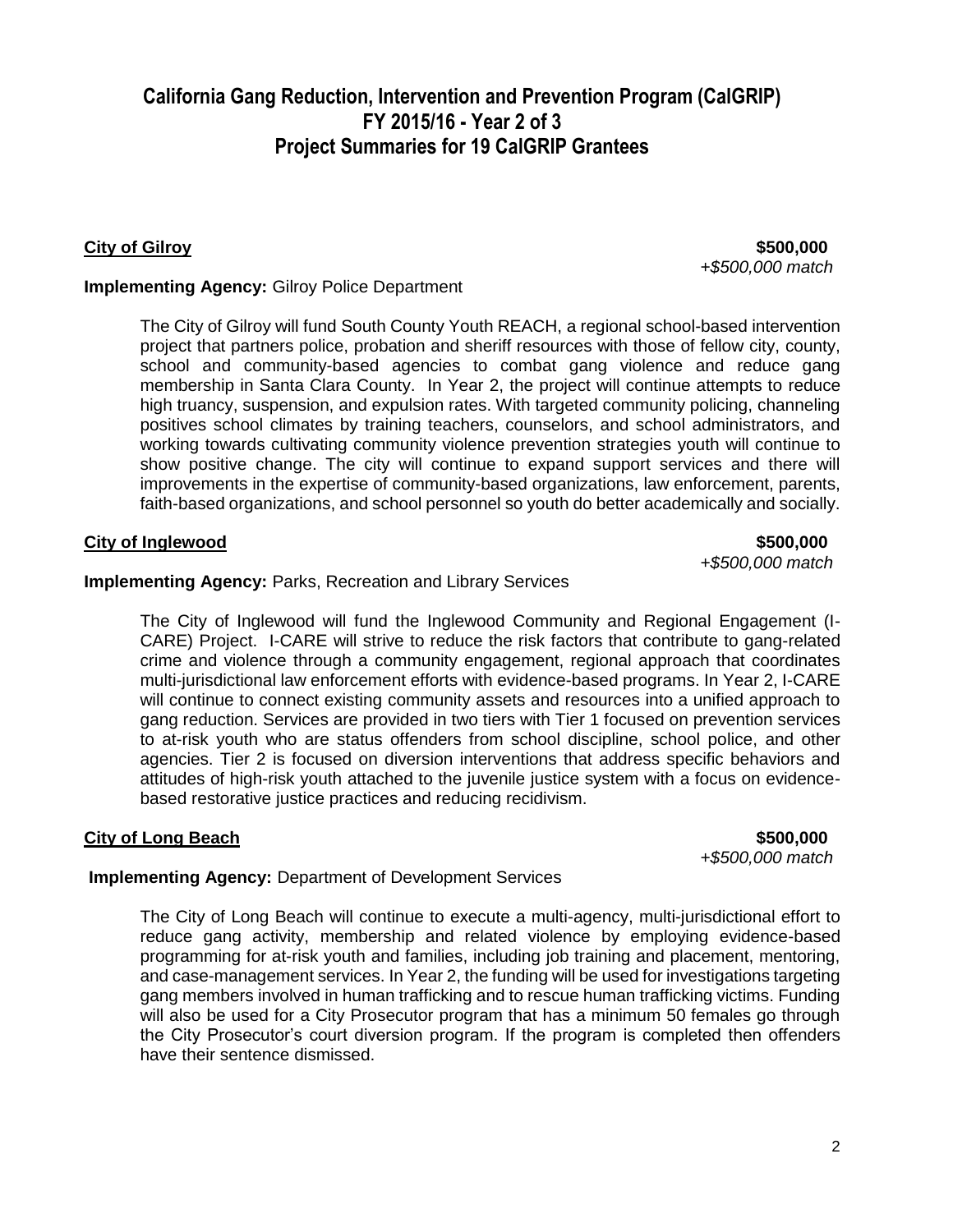### **City of Los Angeles \$1,000,000**

*+\$1,000,000 match*

#### **Implementing Agency:** Office of the Mayor

The City of Los Angeles will use CalGRIP funds to supplement its comprehensive Gang Reduction and Youth Development (GRYD) project, a five-pronged strategy rooted in theory of change and comprised of evidence-based practices using cognitive behavioral therapy and multi-generational family systems coaching. The GRYD Office has contracted with community-based intervention and prevention service providers experienced in implementing the GRYD Model. Intervention contractors must carry a 60-95 client caseload (approximately 70 percent Family Case Management clients and 30 percent Transitional Client Services clients). The objective for Family Case Management services is to reduce the level of gang involvement among enrolled clients by developing individualized service plans and strengthbased genograms that support disengagement from gangs and that will provide avenues for a successful future. For prevention services contractors will work to strengthen healthy and supportive family structures, establish ties to family history, and individual and family problemsolving skills.

#### **City of Oakland \$500,000**

*+\$500,000 match*

#### **Implementing Agency:** Human Services Department

The City of Oakland will fund the Oakland Ceasefire project, which is a partnership between local and regional law enforcement agencies, the Human Services Department, the Mayor's Office and community-based organizations. The goal is to build a collaborative approach that will assist in the vision of reducing gun violence with gangs. In Year 2, funds will be used to increase the level of intensive case management support provided to high-risk individuals identified by law enforcement and Street Outreach. Training will take place to train Oakland Ceasefire partners in evidence-based practices such as motivational interviewing and family crisis counseling. There will be increasing infrastructural support for faith-based partners and also an increase in coordination, data collection, and program evaluation.

#### **City of Oxnard \$439,700**

*+\$439,700 match*

### **Implementing Agency:** City Manager's Office of Youth Safety

The City of Oxnard will fund the Operation PeaceWorks (OPW) project, which combines callins (Operation Ceasefire), vocational training, and street outreach for a multi-faceted approach to reducing gang violence. In Year 2, there will be training provided to 80 community grant partners in areas pertaining to the Community Resiliency Model (CRM), Trauma-Informed Assessment and Care, and Motivational Interviewing (MI) to build a local capacity that will offer more services. There will be outreach and support to 1,000 gang-involved youth and referrals of targeted youth to community partners and appropriate services given. These services include education, job readiness/vocational training, employment, substance abuse, anger management, parenting, counseling, and mentoring.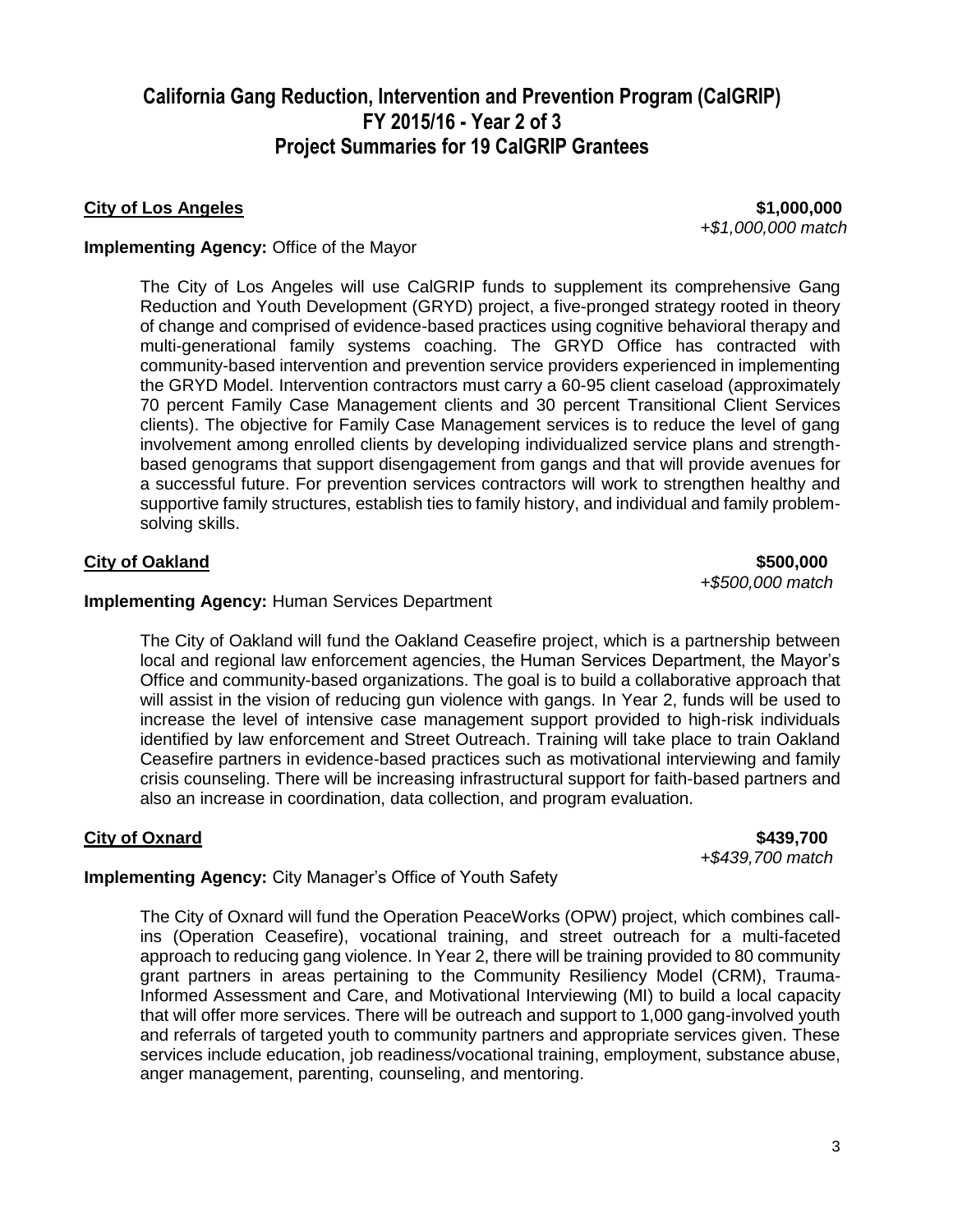### **City of Pico Rivera \$330,130**

*+\$330,130 match*

### **Implementing Agency:** Office of the City Manager

The City of Pico Rivera will expand existing programs using a local collaborative effort. The goal will be to reduce gang activity through the use of evidence-based prevention and intervention activities that will supplement current suppression activities. Evidence-based programs will include Gang Prevention Education (G.R.E.A.T) and Aggression Replacement Training (ART). In addition to these two evidence-based programs, the project operates a teen court, offers counseling and case management, and supports after school enrichment and leadership activities. Newly hired law enforcement officers will deliver the G.R.E.A.T. and ART curricula in district schools and also provide additional counseling and case management services, while a clinical social worker will provide cognitive behavioral counseling, and substance abuse treatment.

#### **City of Rialto \$468,000**

*+\$468,000 match*

#### **Implementing Agency:** Rialto Police Department

The City of Rialto will fund the Rialto Gang Prevention, Education, Intervention and Prevention Project which will engage youth and their families that are at-risk of being in gangs and/or are demonstrating gang-like behaviors. In Year 2, there will be a School-Based Prevention and Intervention Education Program that will provide six weeks of services to at least 600 elementary and middle school students. These services will include evidence-based gang prevention and intervention strategies to help youth decrease gang activity. Police officers, project liaisons, and community-based organizations will all coordinate with the program so they may provide services as needed. Services will also go into the summer after the school year is over and there is a family program component to help families of the CalGRIP youth engage and support the goals of reducing gang activity.

### **City of Richmond \$500,000**

*+\$500,000 match*

### **Implementing Agency:** Office of Neighborhood Safety

The City of Richmond will implement the Beloved Community: West Contra Costa Partnership for Youth (WCCPY) Project to support at-risk involvement in gang violence. Youth will enter the program through street outreach by the Office of Neighborhood Safety or through referral by law enforcement or health systems. In Year 2, street outreach workers will provide direct support to youth who are homeless or living in unstable situations. There will be mentoring to support the healthy development of youth by addressing their need for positive adult interaction. Through a partnership with the RYSE Center, Cognitive Behavioral Therapy will be used to help youth overcome emotional distress and trauma by teaching skills to enhance self-control and reduce violence. Moreover, subsidized employment will be used to provide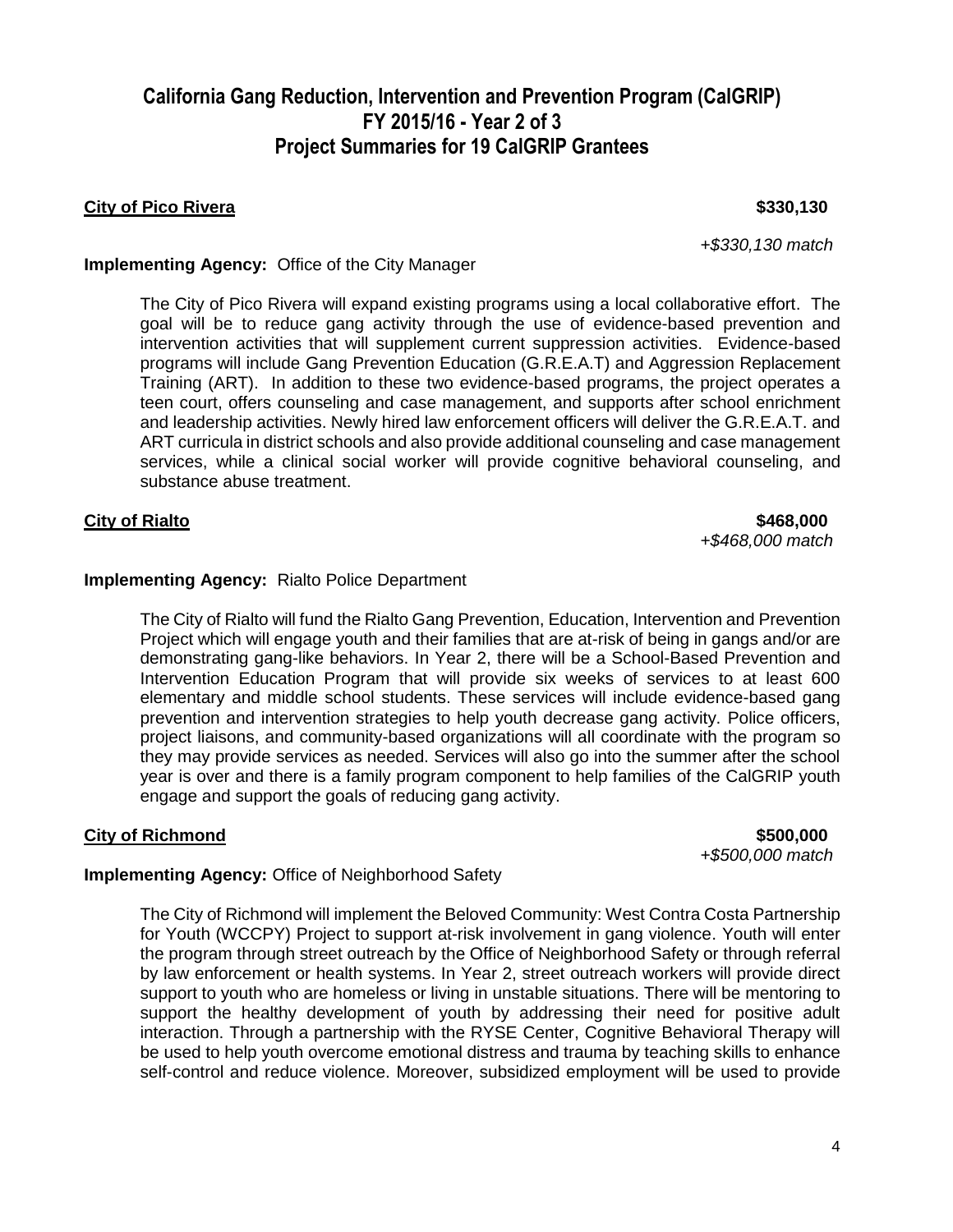# **California Gang Reduction, Intervention and Prevention Program (CalGRIP) FY 2015/16 - Year 2 of 3**

## **Project Summaries for 19 CalGRIP Grantees**

work experience and training in soft/business skills and to build self-esteem. The Richmond Police Activities League offer recreational opportunities for lower risk youth.

**City of Salinas \$500,000** *+\$500,000 match*

### **Implementing Agency: Community Safety Division**

The City of Salinas will use CalGRIP funding in partnership with Partners for Peace and the California Partnership for Safe Communities, in order to provide evidence-based strategies for the prevention, intervention, and suppression of gang-related violence and shootings. In Year 2, the city anticipates a decrease in the number of gang-related fatal and non-fatal shootings as a result of these activities. Funding will continue to support place-based community police officers in the City's two most violent neighborhoods. Funding will be used to expand the Saturday Night Teen Recreation program in the City's two neighborhood centers and the Parent Project which will have a support group of program graduates to help in the area of gang suppression.

### **City of San Jose \$474,222**

*+\$474,222 match*

**Implementing Agency:** Parks, Recreation & Neighborhood Services Department

The City of San Jose will use CalGRIP to help fund the Mayors Gang Prevention Task Force (MGPTF) project. The MGPTF implements evidence-based practices as part of a concentrated Gang Reduction Initiative within the City of San Jose to stop an upsurge in gang violence and reduce the number of gang-related incidents and homicides. In Year 2, the MGPTF will continue to address an urgent need for hospital-based gang intervention services through its Hospital-Based Violence Intervention Program—"Trauma to Triumph"—a partnership with the Santa Clara Valley Medical Center. CalGRIP funding in Year 2 will allow more patients in the hospital trauma center to be referred during night and weekend hours and provide more intensive and comprehensive follow-up case management intervention services upon discharge from the hospital.

### **City of Santa Barbara \$246,852**

*+\$246,852 match*

### **Implementing Agency:** Parks and Recreation Department

The City of Santa Barbara will fund the South Coast CalGRIP project, a comprehensive strategy of intensive case management, education, paid job internships, and substance abuse prevention that targets youth who have been involved in the juvenile justice system or are at risk of such involvement. For Year 2, a Youth Employment & Internship (YEI) program proposes to reduce gang activity through a comprehensive strategy of paid job experience, life skills education, and case management. The program will work with the Community Action Commission of Santa Barbara County and will specifically help 135 youth ages 14-21 receive services over the project period. YEI will also be evaluated by the University of California, Santa Barbara.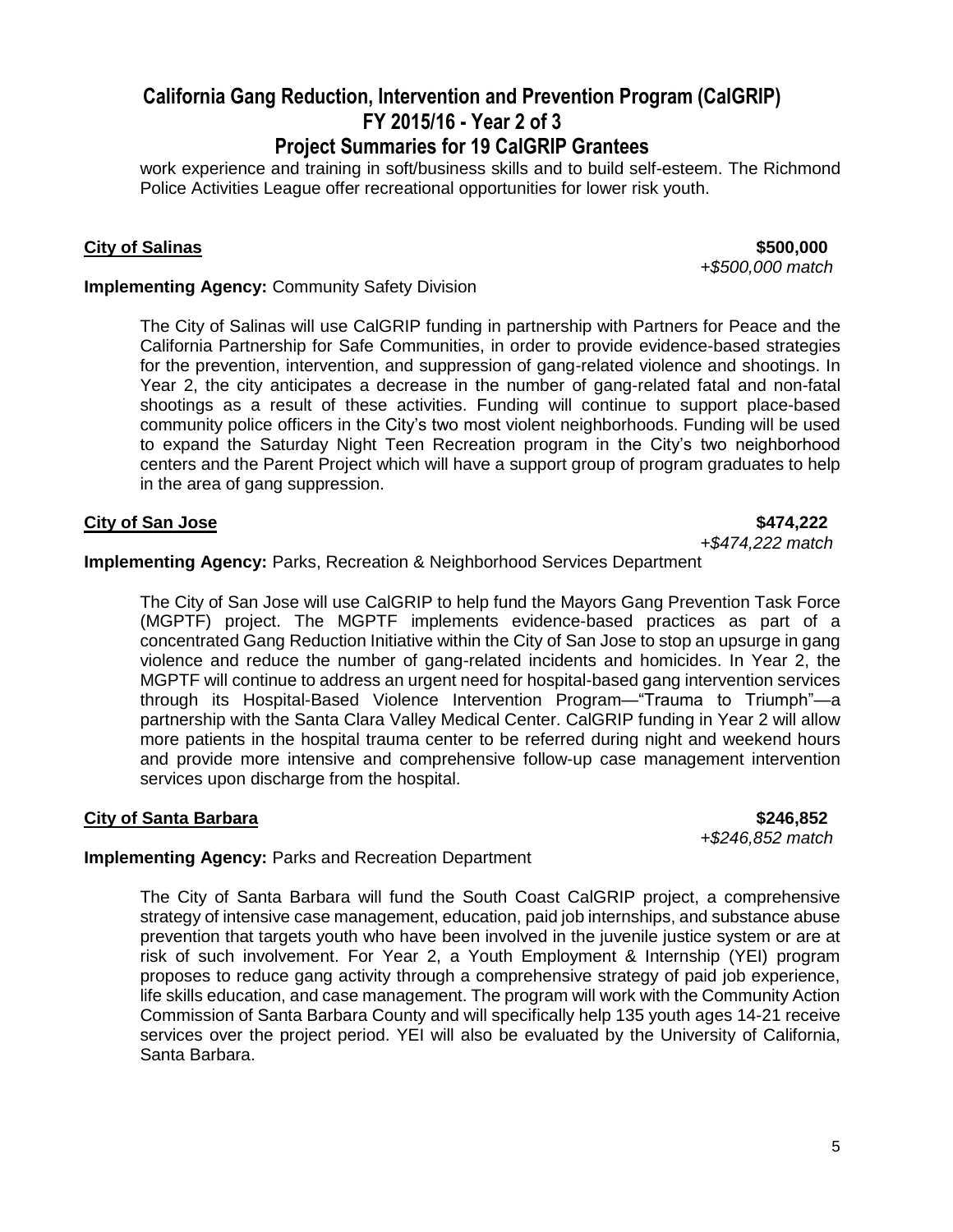### **City of Santa Rosa \$490,925**

*+\$490,925 match*

### **Implementing Agency:** City Manager's Office

The City of Santa Rosa will use CalGRIP funding for the Mayors Gang Prevention Task Force (MGPTF), to employ evidence-based prevention, intervention and suppression programming that focuses on a comprehensive continuum of care plan to target at-risk youth and their families. The Santa Rosa Violence Prevention Partnership (The Partnership) will continue to be in existence and will now be composed of over 50 organizations, including city and county, law enforcement, schools, businesses, faith-leaders, and community-based organizations. The Partnership will continue to implement the Gang Prevention Strategy (GPS) which combines the Positive Youth Justice (PYJ) framework and evidence-based programming. This innovative program represents a collaborative approach to address both factors that put youth at risk for gang involvement, as well as protective factors that mitigate gang violence. In Year 2, the GPS will advance The Partnership to the next level by providing an enhanced, coordinated approach to reach high-need, underserved youth ages 12-24 who are at risk for involvement with the juvenile justice system and/or gang violence.

### **City of Seaside 5440,000**

*+\$440,000 match*

### **Implementing Agency:** Seaside Police Department

With CalGRIP funding the City of Seaside supports a variety of prevention and intervention services to prevent and reduce youth violence. There is a newly established Seaside Youth Resource Center (SYRC), which is a collaboration of community-based organizations and agencies that provide prevention and intervention services for at-risk, on probation, and ganginvolved youth and their families. In Year 2, grant funds will support the operation of the SYRC and the prevention and intervention services that are continuing from last year. The Village Project, a community-based organization, houses and operates the SYRC. This year youth will be referred to the SYRC by multiple sources, including police and probation officers, parents, social services, and nonprofits.

**City of Stanton \$500,000** *+\$500,000 match*

### **Implementing Agency:** Community Services Department

The City of Stanton will use CalGRIP to fund its Out of School (OST) Program, which builds protective factors and intervenes early to assist at-risk youth succeed at home, at school, and in the community. OST services focus on family, academic and recreational enrichment activities that target at-risk and their families. In Year 2, efforts will be made to keep youth in school and out of the juvenile justice system by focusing on K-6<sup>th</sup> graders at four selected schools. Parents of students at the schools will also be involved so there is an improvement in attendance, academics, and a decrease in gang activity. A School Resource Officer will monitor youth's attendance and after school activities. Teachers will verify that students are maintaining good grade point averages and are not missing classes. After school programs such as the Boys & Girls Club of Stanton and Campfire will be utilized for positive and productive activity after school.